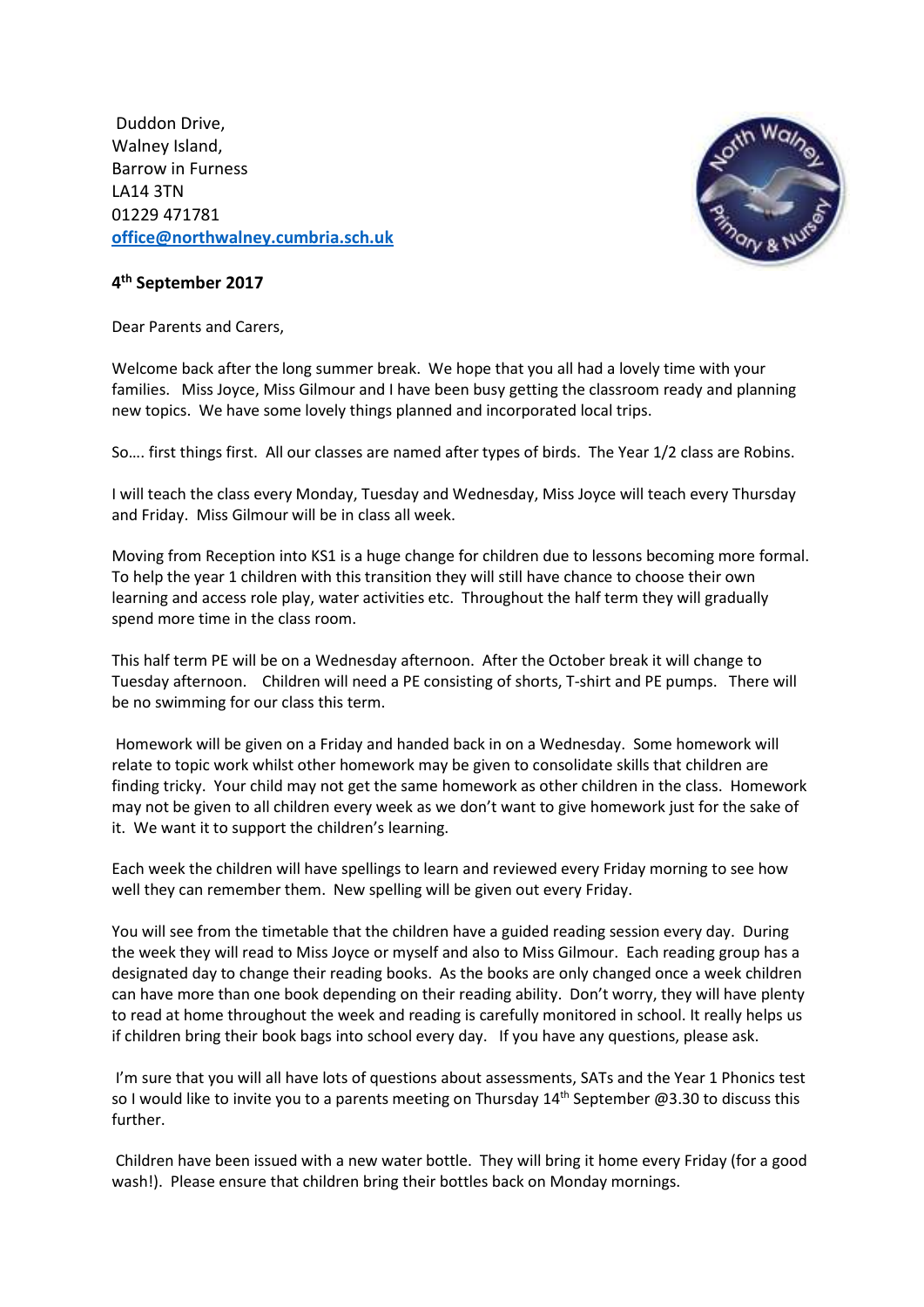Here is an overview of the topics that will be covered this half term. All the plans will soon be on the school website so if you'd like to know more that's the place to look.

| Subject     | Topic                                                                                                                                                                                                                                                                                                                                                                                                                                                                                                                                                                                  | Summary                                                                                                                                                                                                                                                                                                                                                                                                                                                                                                                                                                                                                                                                                                                                                                                                                                                          |
|-------------|----------------------------------------------------------------------------------------------------------------------------------------------------------------------------------------------------------------------------------------------------------------------------------------------------------------------------------------------------------------------------------------------------------------------------------------------------------------------------------------------------------------------------------------------------------------------------------------|------------------------------------------------------------------------------------------------------------------------------------------------------------------------------------------------------------------------------------------------------------------------------------------------------------------------------------------------------------------------------------------------------------------------------------------------------------------------------------------------------------------------------------------------------------------------------------------------------------------------------------------------------------------------------------------------------------------------------------------------------------------------------------------------------------------------------------------------------------------|
| <b>PSHE</b> | Relationships<br>Autumn 1 New Beginnings Self<br>Awareness<br>Values (assembly themes) for the<br>half term.<br>Week 1-I have made a good<br>first impression.<br>Week 2 - I have shown good<br>manners.<br>Week 3 - I am Respectful.<br>Week 4 - I work hard in class.<br>Week 5 - I present my work<br>beautifully.<br>Week $6 - 1$ take care of my<br>classroom.<br>Week 7 - I am Star of the Half<br>Term.<br>(We want the children to be<br>aware of the weekly values and<br>be aware of things they can do to<br>win the green jumper. Please<br>discuss these with your child) | Children will learn that feelings, thoughts and behaviours refer<br>to different things. They will become aware that our feelings<br>can vary in intensity and know that all feelings are acceptable<br>but that not all behaviours are acceptable.<br>They will recognise that context affects the acceptability of<br>different behaviours.                                                                                                                                                                                                                                                                                                                                                                                                                                                                                                                    |
| History     | Our Local area - railway                                                                                                                                                                                                                                                                                                                                                                                                                                                                                                                                                               | We will learn about the development of the Furness Railway line<br>and why it was so important for Barrow. We will also learn<br>about what it was like to grow up in Barrow during 1850 - 1860<br>Trip - Dock Museum                                                                                                                                                                                                                                                                                                                                                                                                                                                                                                                                                                                                                                            |
| <b>RE</b>   | Hindu Dharma:<br>Can worship help people<br>remember what is important?                                                                                                                                                                                                                                                                                                                                                                                                                                                                                                                | Children will have a basic introduction to Hinduism. They will<br>find out how and where Hindus worship and what is important<br>to them.                                                                                                                                                                                                                                                                                                                                                                                                                                                                                                                                                                                                                                                                                                                        |
| Science     | Habitats                                                                                                                                                                                                                                                                                                                                                                                                                                                                                                                                                                               | Children will learn that most living things live in habitats to<br>which they are suited and describe how different habitats<br>provide for the basic needs of different kinds of animals and<br>plants, and how they depend on each other.<br>They will learn the names a variety of plants and animals in their<br>habitats, including micro-habitats.<br>They will find out about different kinds of habitats near school<br>which need to be cared for<br>They will know that Habitats provide the preferred conditions<br>for the animals/plants that live there (compare local habitats<br>and less familiar examples).<br>Children will be able to describe how different kinds of plants<br>and animals live in different kinds of places.<br>We will be looking in the school grounds and local hedgerows to<br>find animals in their natural habitats. |
| Computing   | Text and Images                                                                                                                                                                                                                                                                                                                                                                                                                                                                                                                                                                        | We will learn how to:<br>Develop correct use of the keyboard (e.g. spacebar,<br>backspace, delete, shift (not caps lock) and enter keys)<br>Select appropriate images to add to work and add captions<br>$\bullet$<br>to photos and graphics                                                                                                                                                                                                                                                                                                                                                                                                                                                                                                                                                                                                                     |